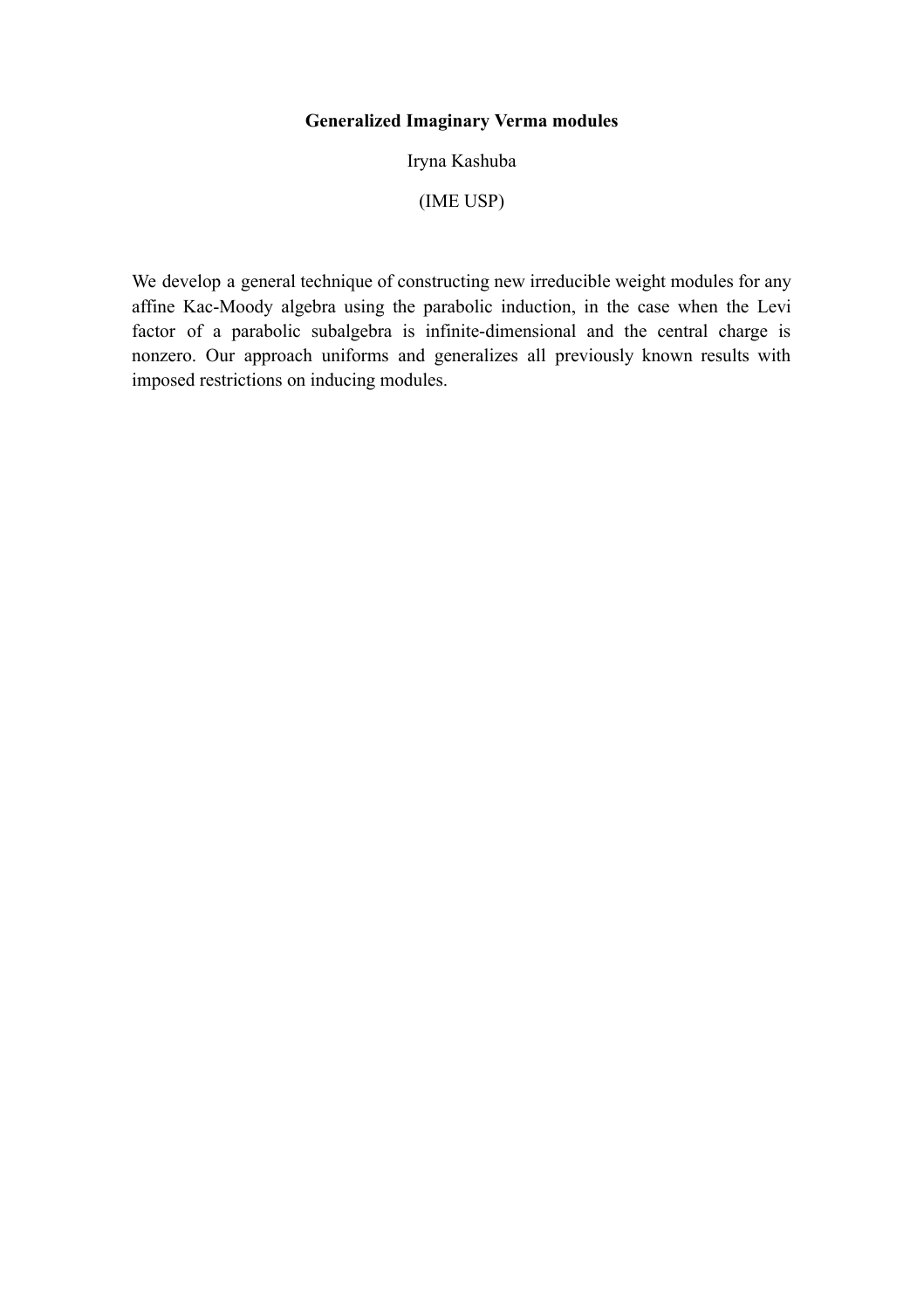## **Categorification of some integer sequences and Brauer configuration algebras**

Pedro Fernando Fernández Espinosa

(Universidad Piloto de Colombia)

Brauer configuration algebras were introduced by Green and Schroll in [4] asa generalization of Brauer graph algebras, which are biserial algebras of tame representation type and whose representation theory is encoded by some combinatorial data based on graphs. In particular, we introduce the notions of the message of a Brauer configuration and labeled Brauer configurations.These concepts allow us to establish unexpected connections between different fields of mathematics and categorify some integer sequences [1]. In this talk, homological ideals associated to some Nakayama algebras are characterized and enumerated via integer specializations of some suitable Brauer configuration algebras. Besides, it is shown how the number of such homological ideals can be connected with the categorification process of Fibonacci numbers defined by Ringel and Fahr [2, 3].

## References

[1] P.F.F. Espinosa and A.M. Cañadas, Homological Ideals as Integer Specializations of Some Brauer Configuration Algebras, arXiv 2104.00050 (2021), 1-16.

[2] P. Fahr and C. M. Ringel, A partition formula for Fibonacci numbers, J. Integer Seq.

11 (2008), no. 08.14, 1-9.

[3] , Categorification of the Fibonacci numbers using representations of quivers, J.

Integer Seq. 15 (2012), no. 12.2.1, 1-12.

[4] E.L. Green and S. Schroll, Brauer configuration algebras: A generalization of Brauer graph algebras, Bull. Sci. Math. 141 (2017), 539-572.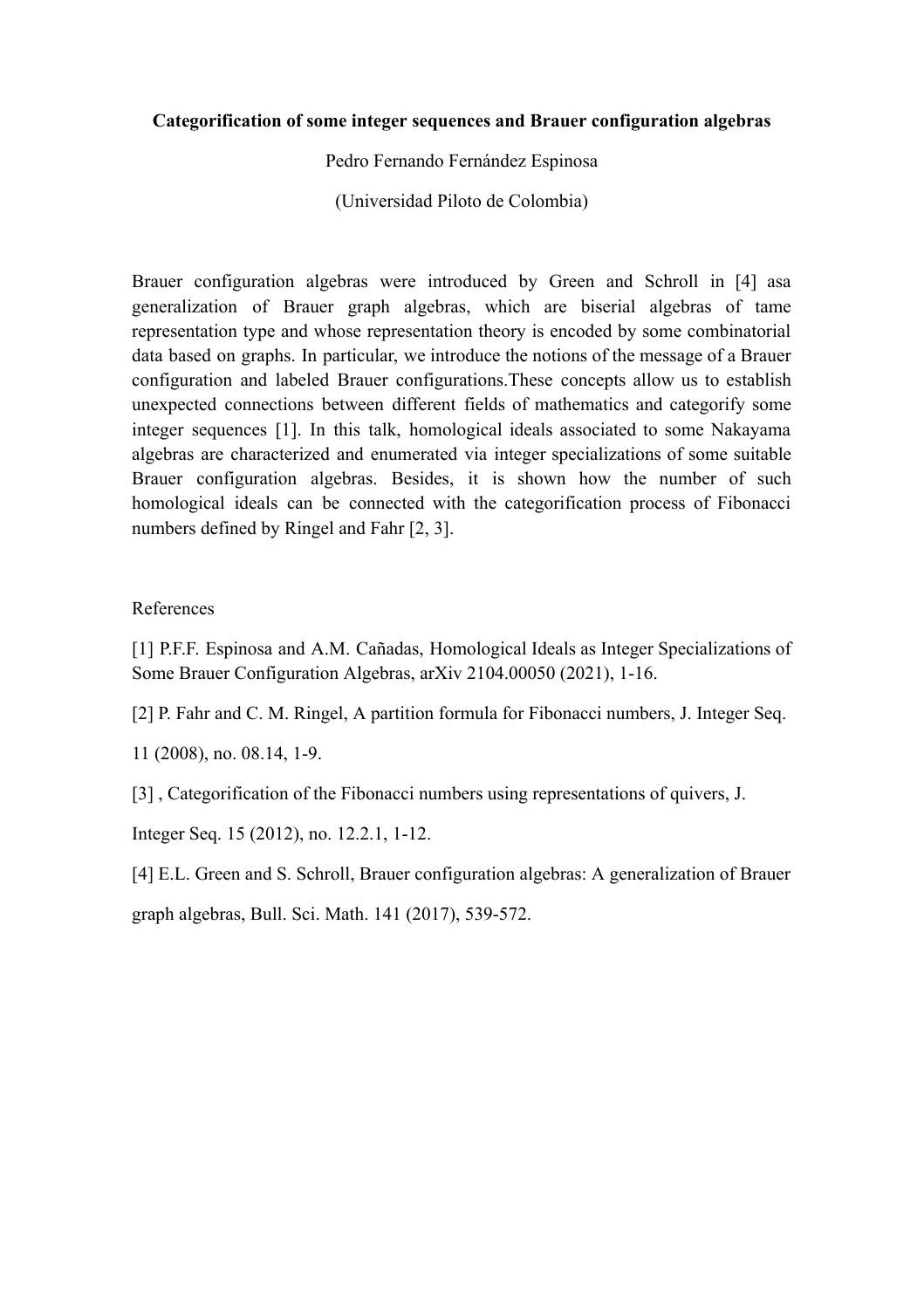## **Representations of Map Superalgebras**

Henrique de Oliveira Rocha

(University of São Paulo)

We give a classification of simple modules with finite weight multiplicities over basic classical map superalgebras. We use this result to obtain a classification of all simple Harish-Chandra modules for basic classical loop superalgebras and extends these results to affine Kac-Moody Lie superalgebras. Finally, we show the Kac induction functor gives a bijection between simple bounded Harish-modules over affine Kac-Moody Lie superalgebras of type I and the same class of modules over the even part.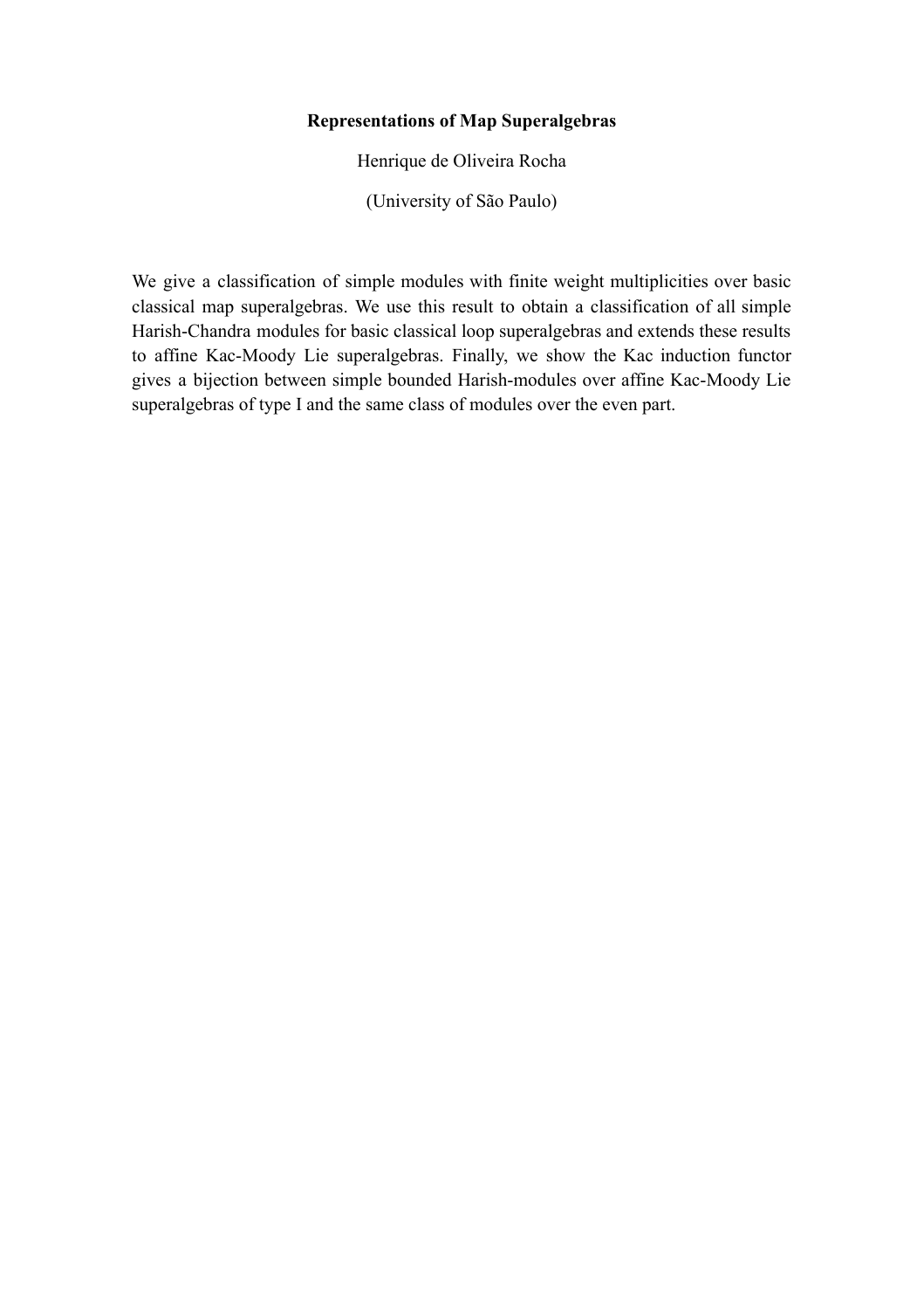#### **Representations of the Cartan type Lie superalgebra W(∞)**

Lucas Calixto

(Federal University of Minas Gerais)

The Lie superalgebra  $W(\infty)$  is the direct limit of the finite-dimensional Cartan type Lie superalgebras  $W(n)$  as n goes to infinity. This talk is concerned with Z-graded modules over W(∞). I will introduce a category T\_W of W(∞)-modules which is closely related to the category of tensor sl(∞)-modules introduced and studied by Dan-Cohen, Serganova and Penkov. I will prove that each simple module in T\_W is isomorphic to the unique simple quotient of a module induced from a simple tensor module over  $gl(\infty)$ , and vice versa, thus yielding a bijection between the simple objects of T\_W and T\_gl. This is completely analogous to the situation for Z-graded W(n)-module studied by Serganova. As a corollary, we find that all simple modules in T\_W are highest weight modules with respect to an appropriate choice of Borel subalgebra of W( $\infty$ ).

Finally, I will give a realization of each simple module from T\_W as a module of tensor fields, generalizing the work of Bernstein and Leites for W(n).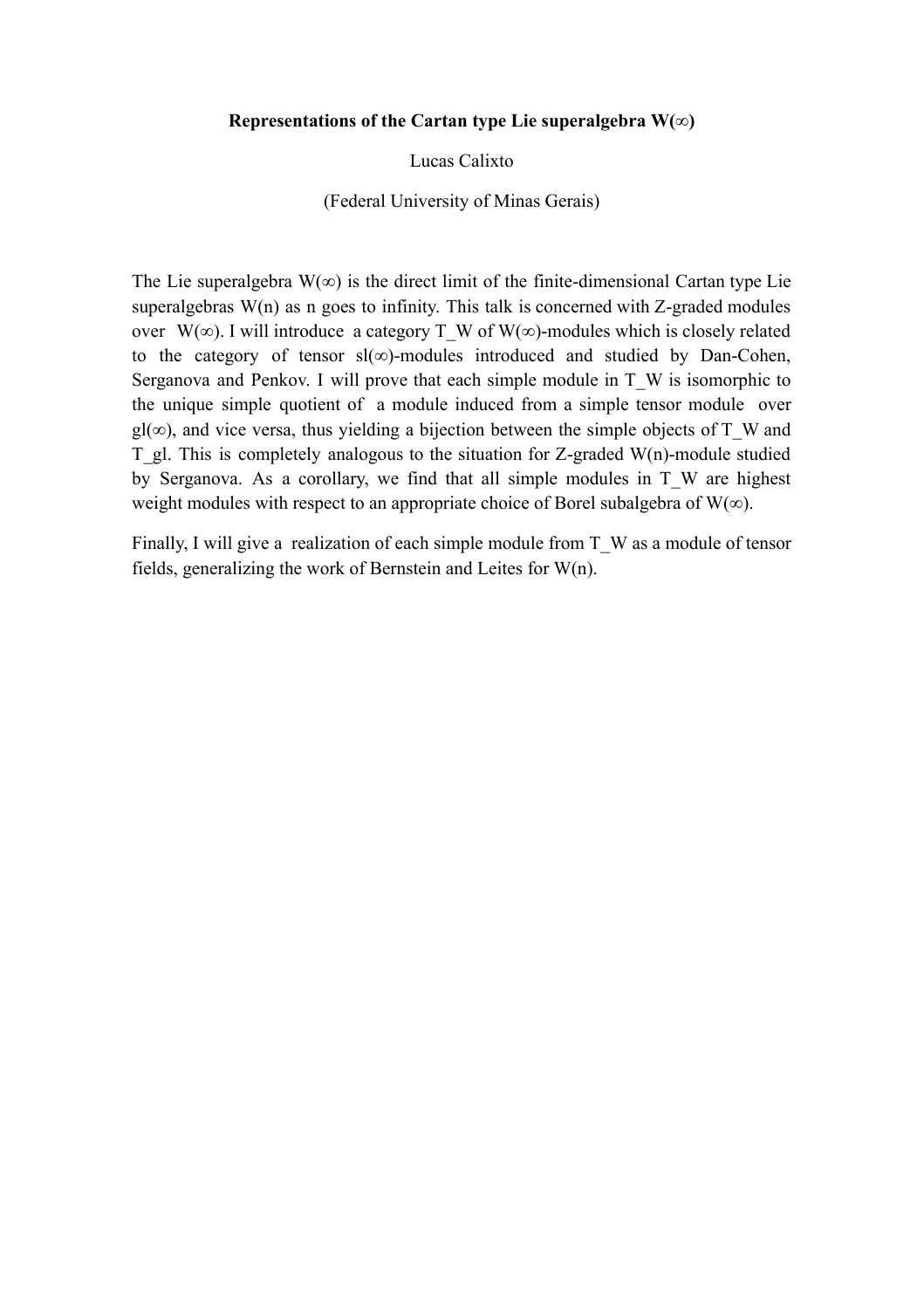# **On quasi Steinberg characters of complex reflection groups**

Ashish Mishra

(UFPA, Belém, Brazil)

For a prime p, the quasi p-Steinberg characters of a finite group G are those irreducible characters of G which take nonzero value on every p-regular element of G. In this talk, we study and classify nonlinear quasi p-Steinberg characters of complex reflection groups. This is joint work with Digjoy Paul and Pooja Singla.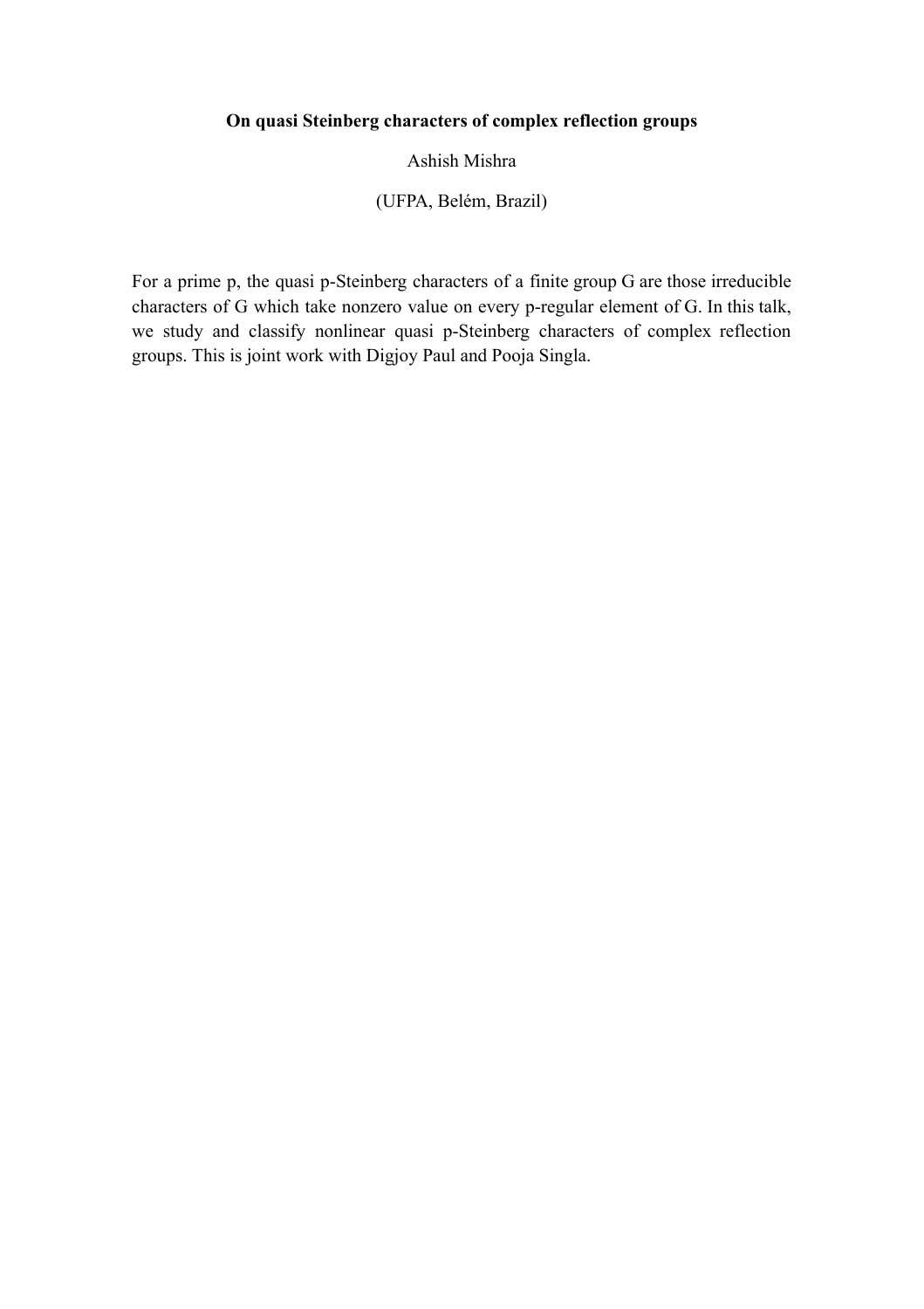## **Wargaming with Quadratic Forms and Brauer Configuration Algebras**

Agustín Moreno Cañadas

(Universidad Nacional de Colombia)

Recently, Postnikov introduced Bert Kostant's game to build the maximal positive root associated with the quadratic form of a simple graph. This result and some other games based on Cartan matrices give a new version of Gabriel's theorem regarding algebras classification.

In this talk, we will describe a novel wargame based on Bert Kostant's game, and a missile defense system (MDS). In this case, missile trajectories are interpreted as suitable paths of a quiver (directed graph). The MDS protects a region of the Euclidean plane by firing missiles from a ground-based interceptor (GBI) located at the point  $(0,0)$ . In this case, a missile success interception occurs if a suitable positive number associated with the launches of the enemy army can be written as a mixed sum of triangular and square numbers.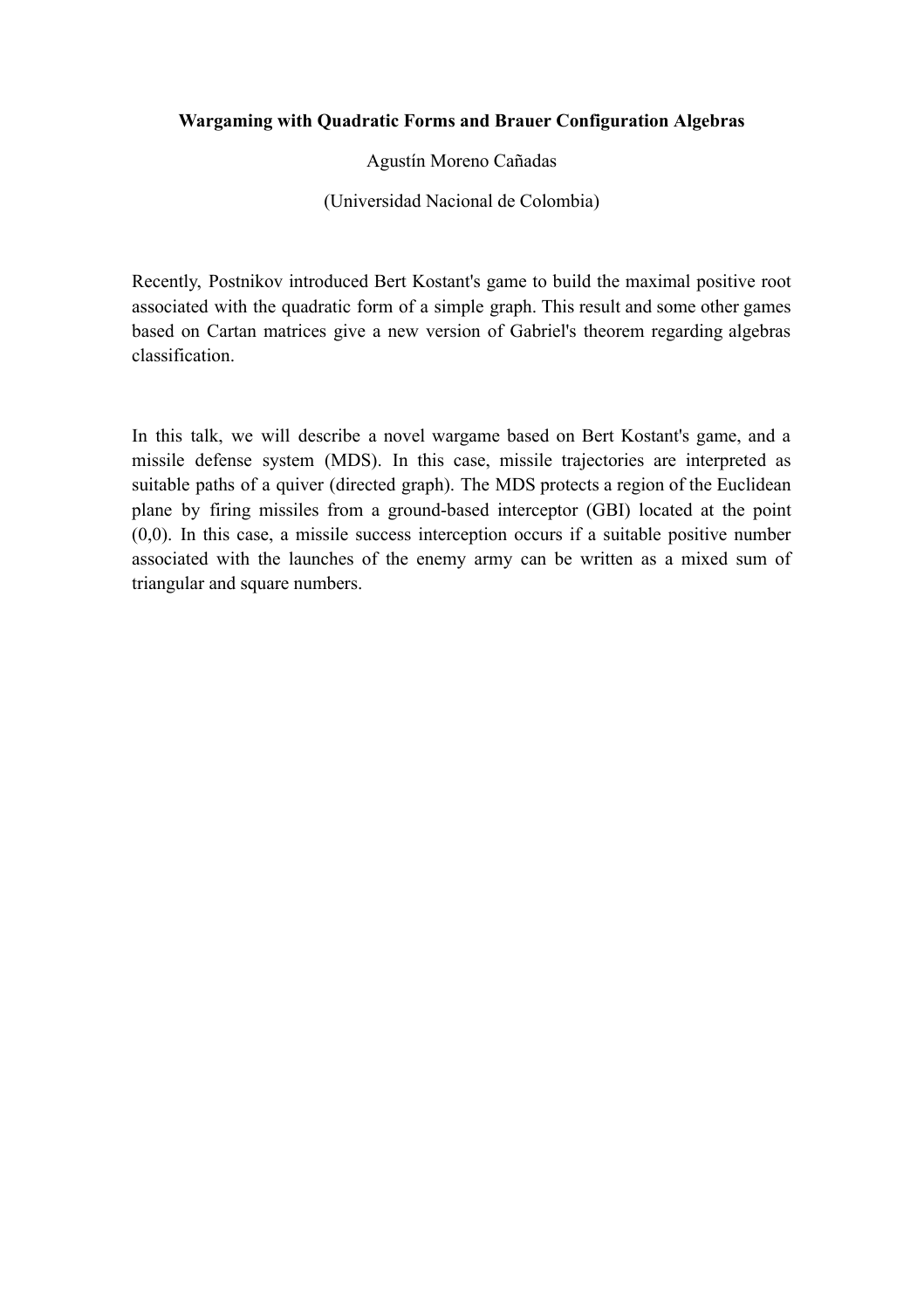# **On the double of the Jordan plane**

Nicolas ANDRUSKIEWITSCH

# (FaMAF, Universidad Nacional de Córdoba. CIEM-CONICET)

I will report on the construction, properties and representation theory of the double of the Jordan plane and their restricted versions.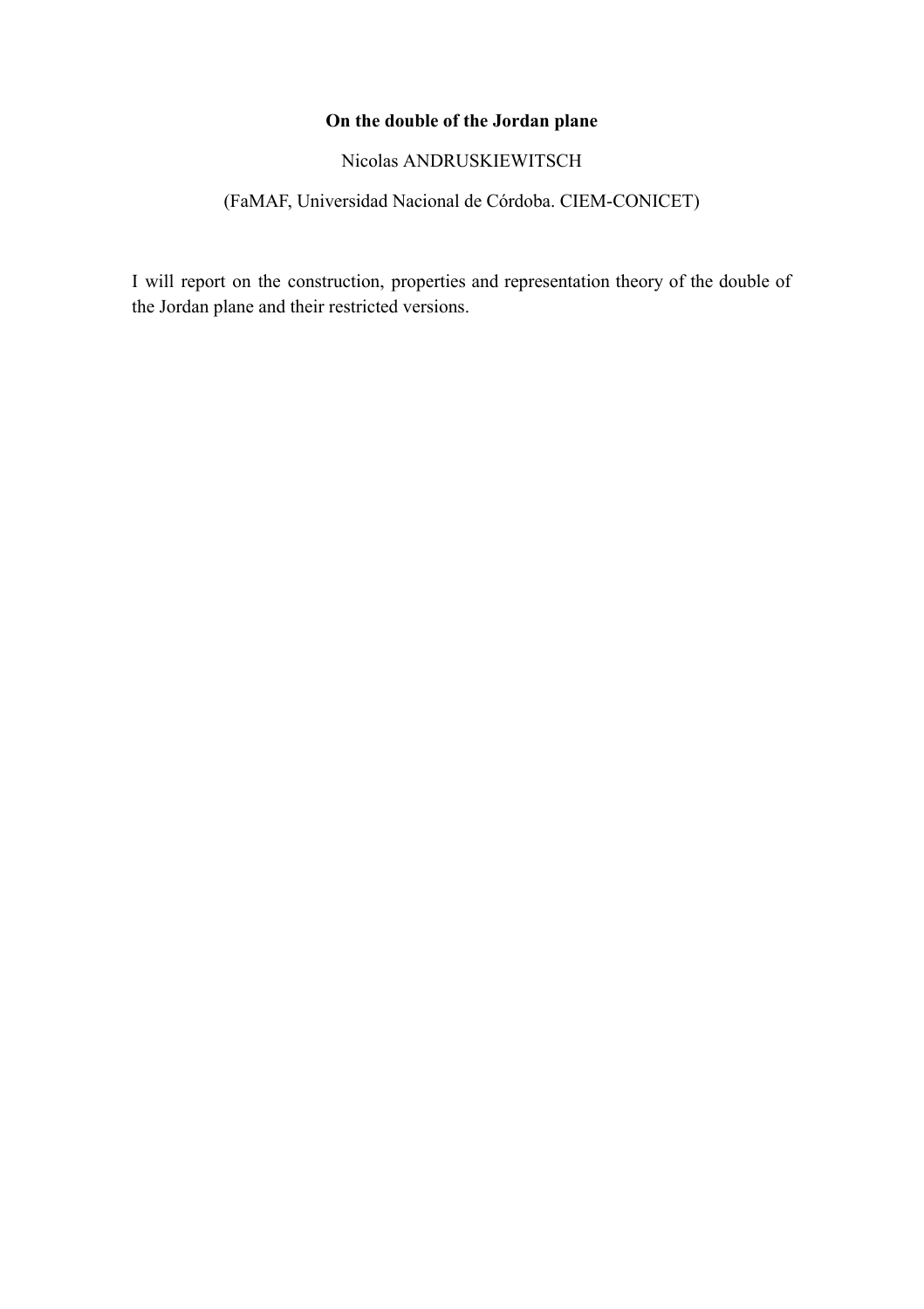# **Chiral homology, Hodge theory and Poisson homology**

Jethro van Ekeren

(Universidade Federal Fluminense)

I will describe some recent work relating the chiral homology of a vertex algebra V (more precisely, associated chiral algebra over the torus), Hodge filtrations on configuration spaces, and the Poisson homology of the associated scheme of V. (Joint work with R. Heluani)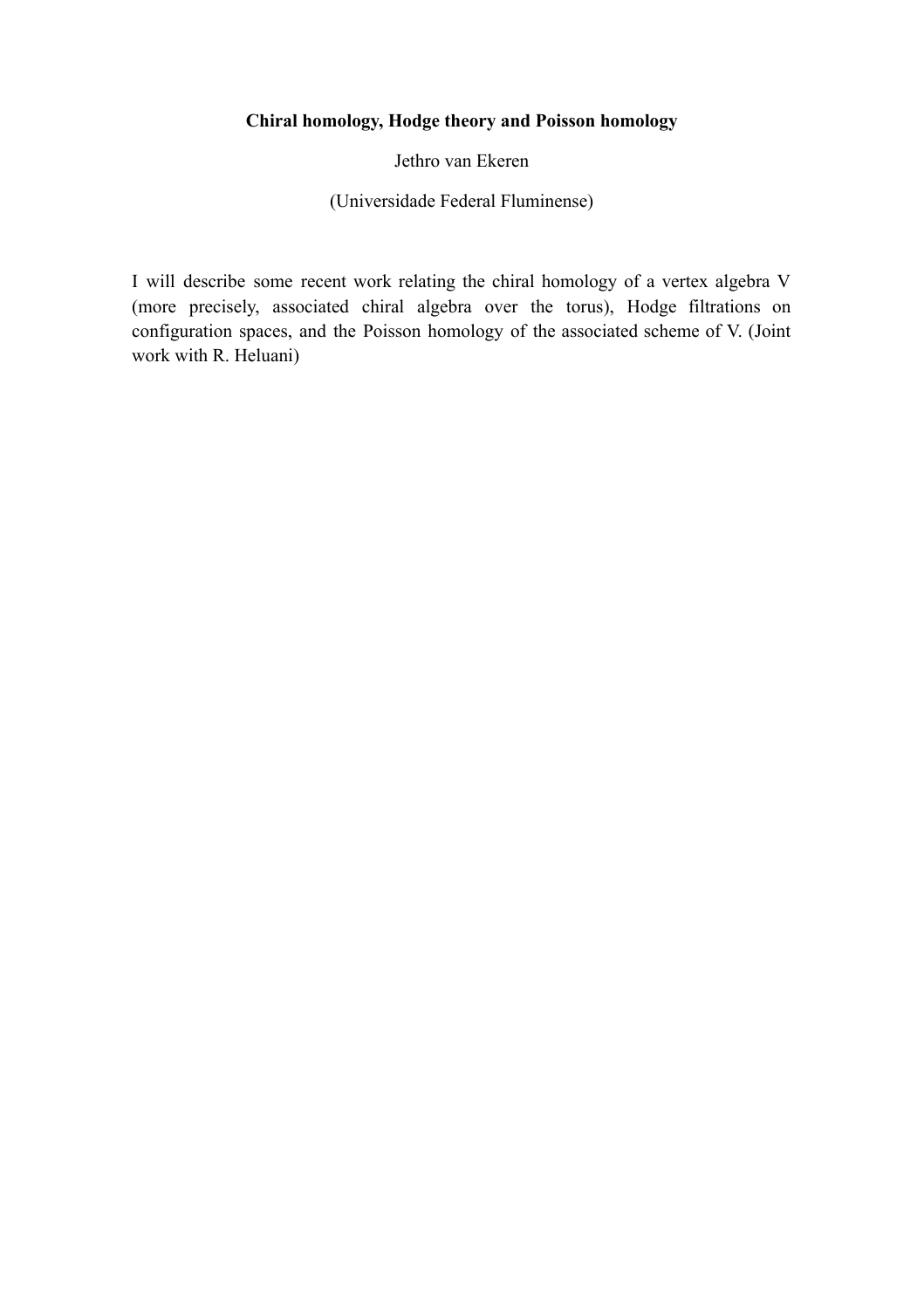# **Admissible representations of simple affine vertex algebras**

Libor Krizka

(Charles University)

We provide an explicit combinatorial description of highest weights of simple highest weight modules over the simple affine vertex algebra  $V_k(\mathfrak{sl}_n)$  of admissible level \$k\$.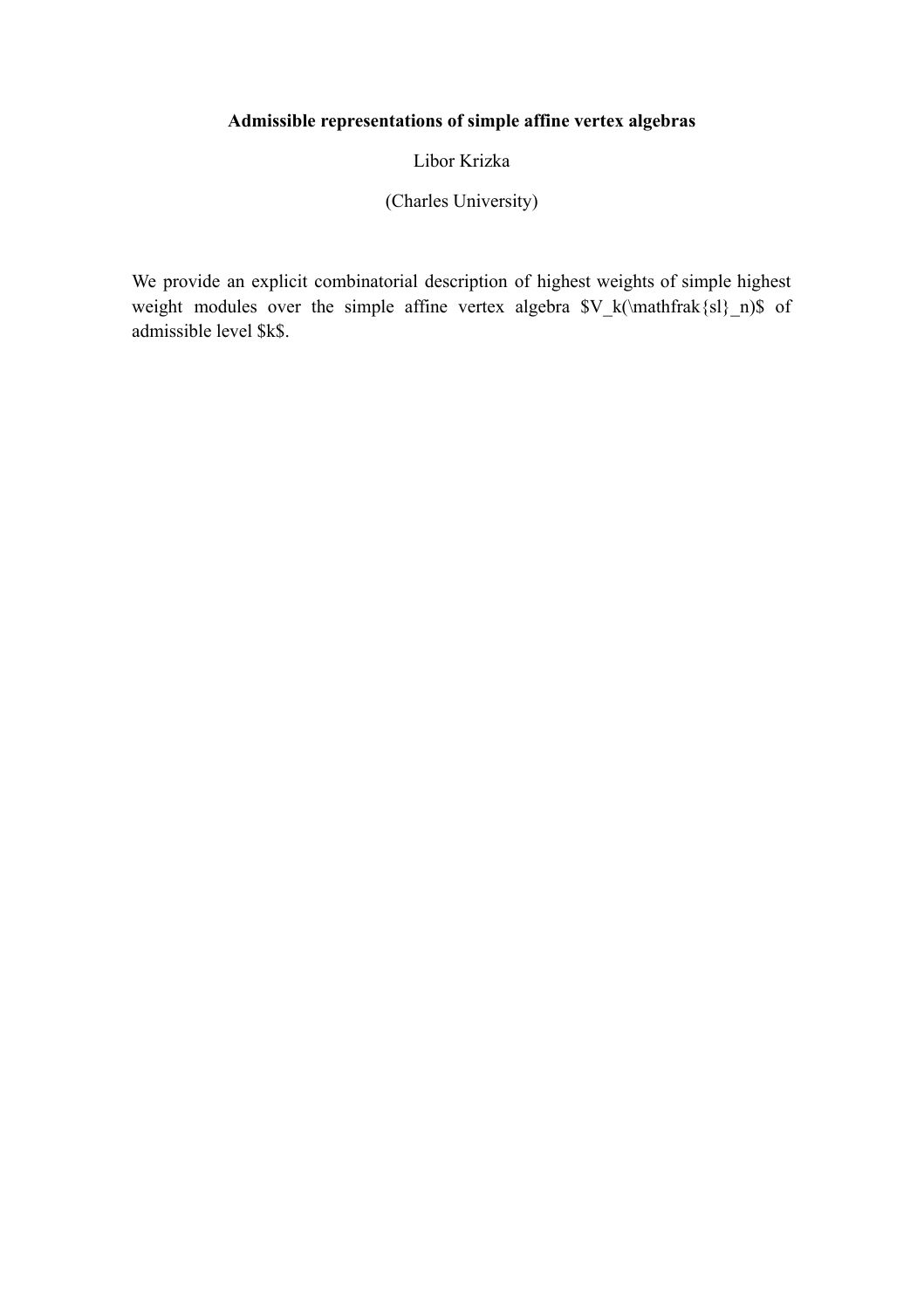## **Faces of polyhedra associated with Relation modules**

Germán Alonso Benitez Monsalve

(Universidade Federal do Amazonas)

Relation Gelfand-Tsetlin gl(n)-modules were introduced in 2019 by V. Futorny, L. E. Ramirez and J. Zhang, and are determined by some special directed graphs and Gelfand-Tsetlin characters. In this talk we will construct polyhedra associated with the class of relation modules, which includes as a particular case, any classical Gelfand-Tsetlin polytope. Following the ideas presented by J. A. De Loera and T. B. McAllister we give a characterization of d-faces of the associated polyhedra in terms of a matrix related to the corresponding graph.

Joint work with L. E. Ramirez (UFABC)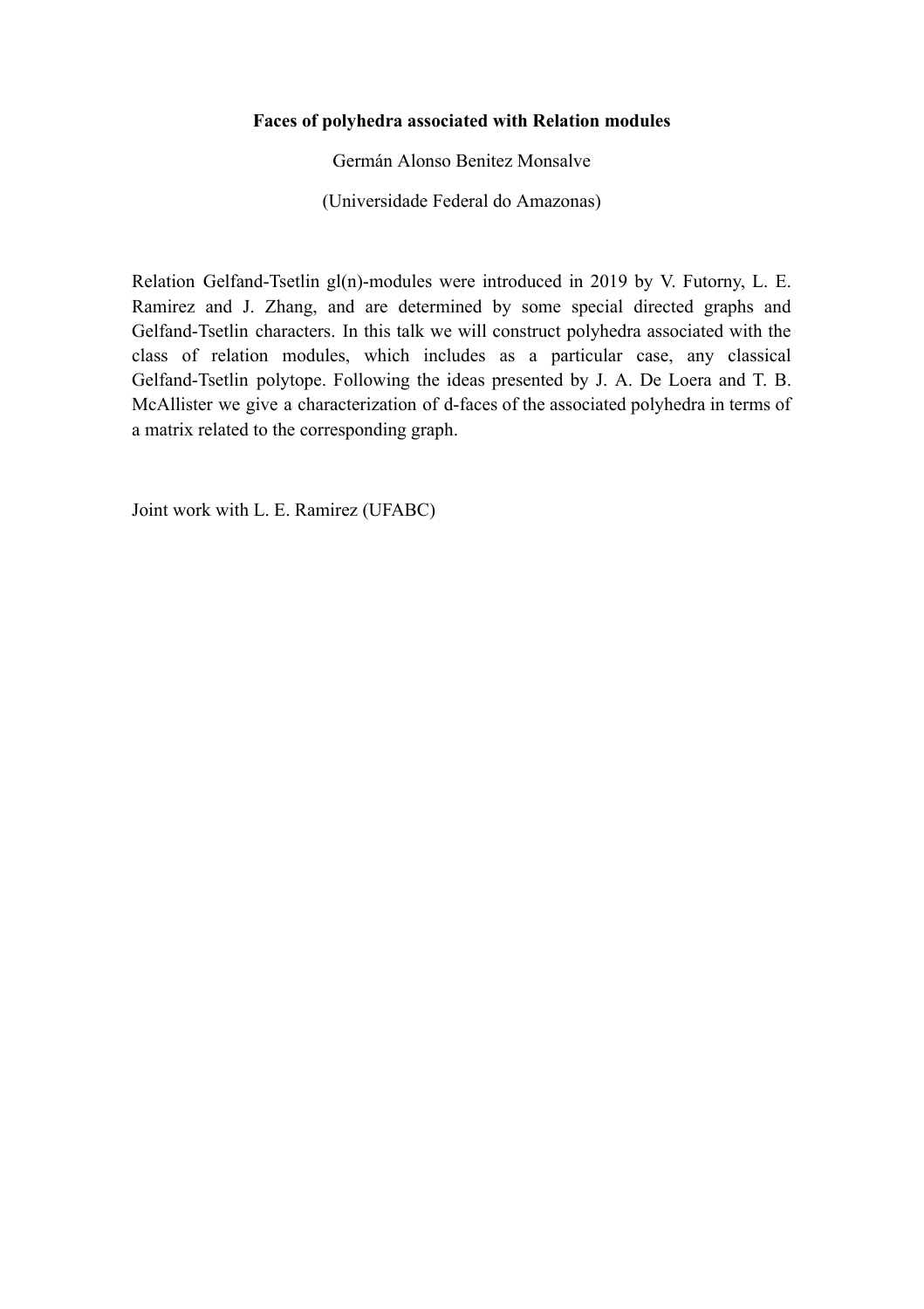## **Trees Are Real And Totally Ordered Graphs Are Prime**

#### Adriano Adrega de Moura

#### (Unicamp)

Although the finite-dimensional representation theory of quantum affine algebras has been intensively studied since the early 1990's, several basic questions about the underlying abelian tensor categories remain unanswered. One example is the question about reducibility of tensor products of simple objects. In the classical context, the answer is very easily described: every simple simple object is isomorphic to a tensor product of a unique (up to ordering) collection of evaluation modules and the tensor product of two simple objects is simple if and only if they do not have evaluation factors associated to the same evaluation parameter. In the quantum context the story is very different, beginning with the fact that evaluation modules exist only if the underlying finite-dimensional simple Lie algebra is of type \$A\$. Except of type \$A\_1\$, a complete answer is not known.

In this talk, based on an ongoing joint work with Clayton Silva, we discuss an approach for studying results towards the classification of the simple prime modules, i.e., those which cannot be expressed as a non-trivial tensor product of other simple modules. The approach is based on the concept of the \$q\$-factorization graph of a simple module. We propose this concept as a natural language for describing the Drinfeld polynomials of the simple prime modules. Two of our main results so far are stated in the title of the talk.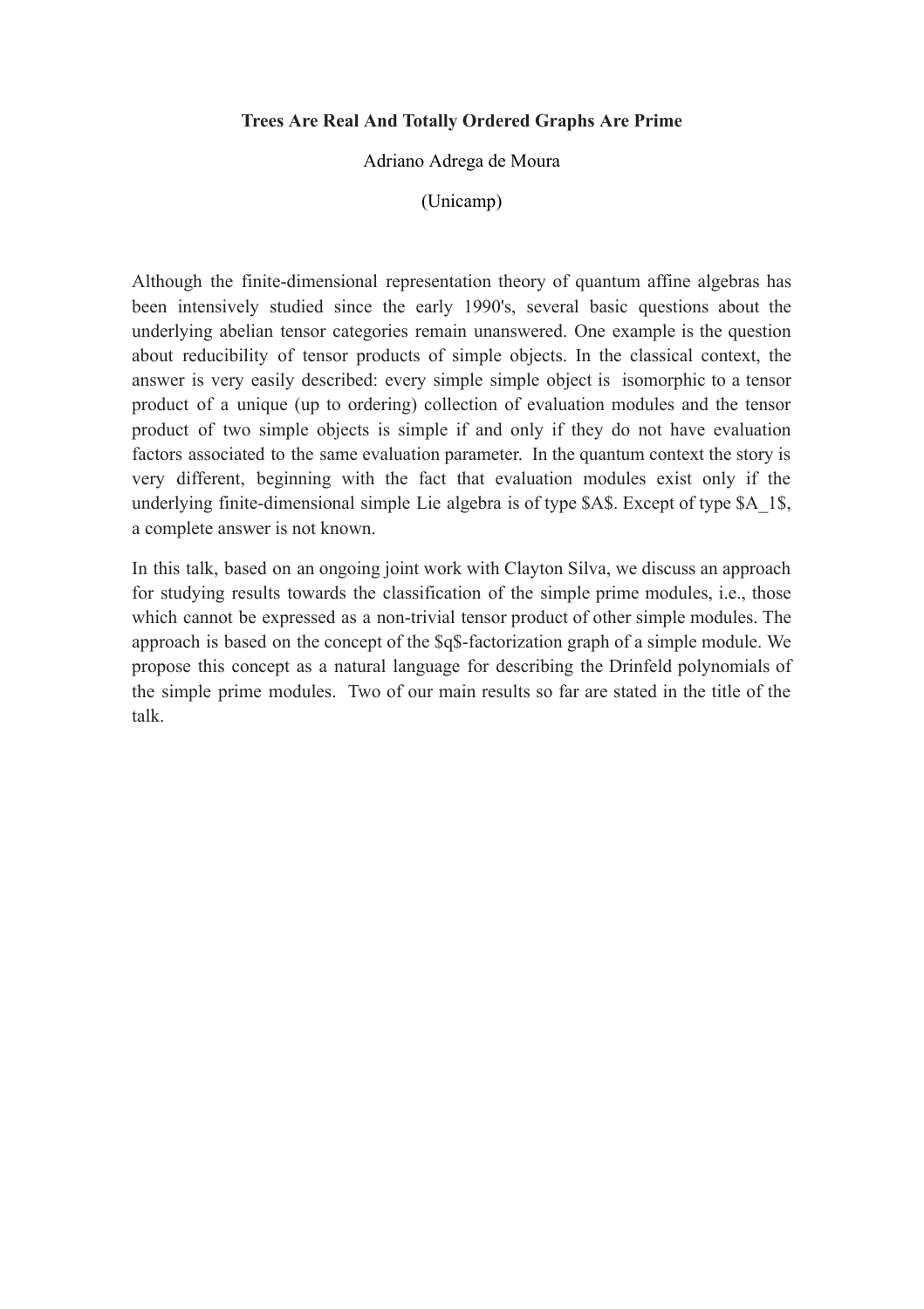#### **Coset constructions of W-superalgebras of type B**

#### Naoki Genra

## (Kavli IPMU)

We talk about coset constructions of principal W-superalgebras of osp(1|2n), which are analogs of coset constructions of principal W-algebras of type ADE by Arakawa-Creutzig-Linshaw. The cosets are useful not only to study the category of modules at non-degenerate admissible levels, but also to prove the existence of embeddings of the affine vertex superalgebras of  $osp(1|2n)$  into the equivariant W-algebras of  $sp(2n)$  times  $2n+1$  free fermions. This leads to the rigidity of the category O of affine sp(2n) at admissible levels as a corollary. This is joint work with Thomas Creutzig and Andrew Linshaw.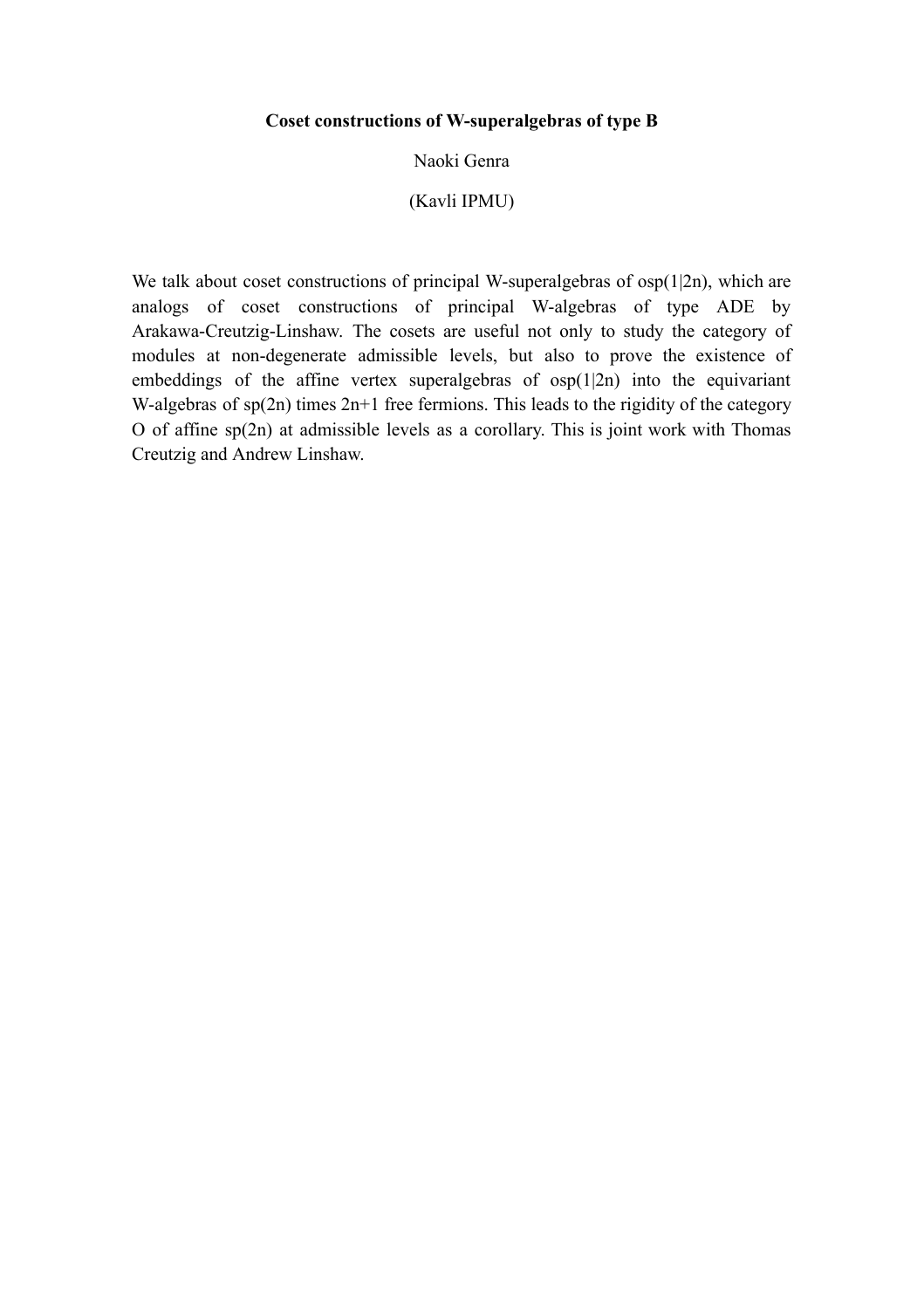## **An Algorithm to Build the Auslander-Reiten Quiver of Some Equipped Posets**

Isaias David Marin Gaviria

(Universidad Nacional de Colombia)

The representation theory of equipped posets is a generalization of the theory of representation of ordinary posets developed by Nazarova, Roiter and their students in the 1970s [1]. This kind of posets was introduced by Zabarilo and Zavadskij in [2] and was classified in [3,4]. The main goal of such theories is to give a complete description of the indecomposable objects and irreducible morphisms of a category of representations rep P of a given poset P. Since the Auslander-Reiten quiver contains all this information, then one aim in this theory is to build the Auslander-Reiten quiver of rep P.

In this talk, we present a combinatoric algorithm to built the Auslander-Reiten quiver of some equipped posets based on the Auslander-Reiten quiver of some suitable ordinary posets.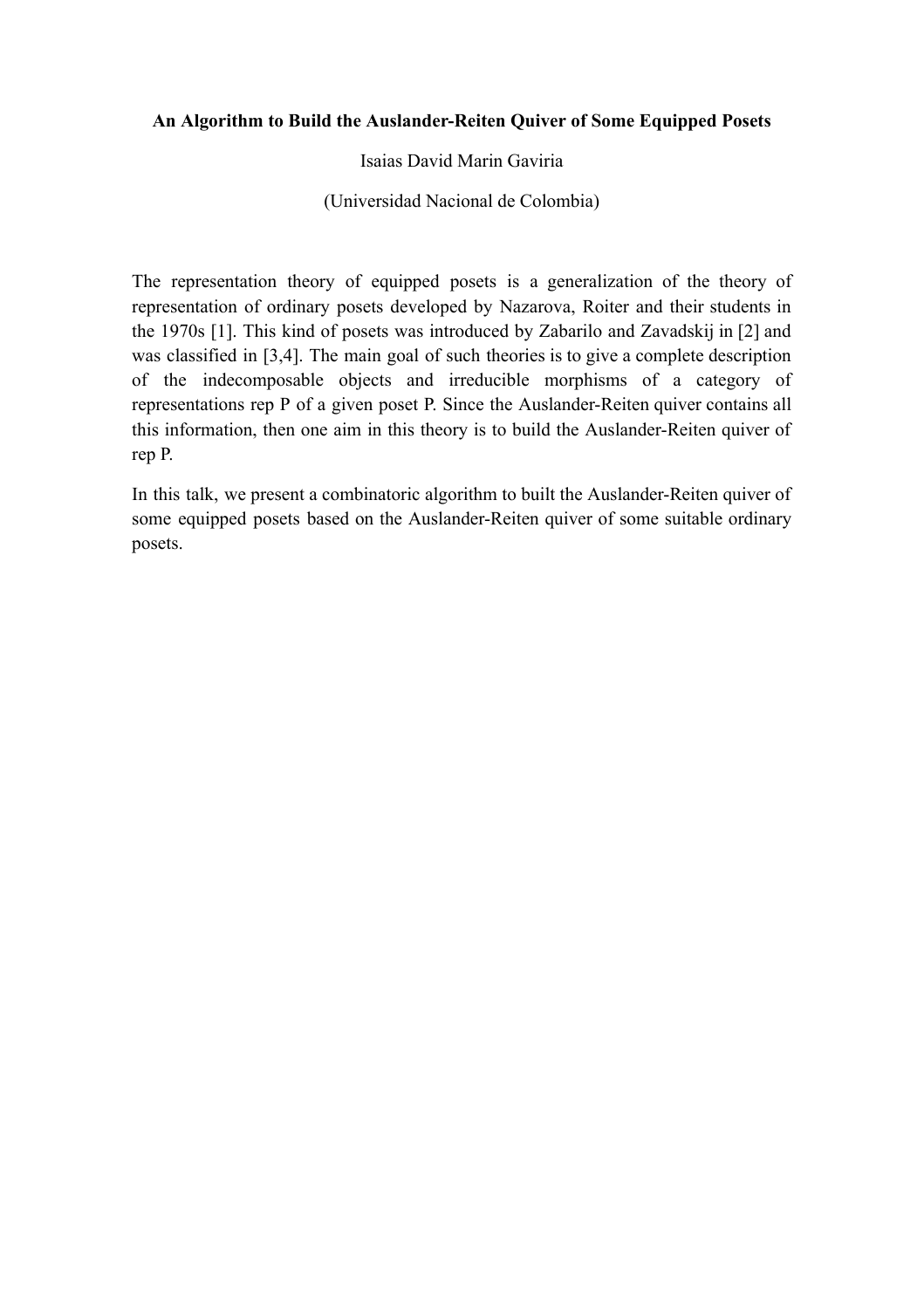# **Classical, Quantum and Categorical**

Juan Camilo Arias

(Institute of mathematics and statistics. University of São Paulo)

In this talk we show several construction in representation theory in the three flavors of classical objects, quantum objects and its categorifications. We will use the symmetric group and the special linear group as main examples.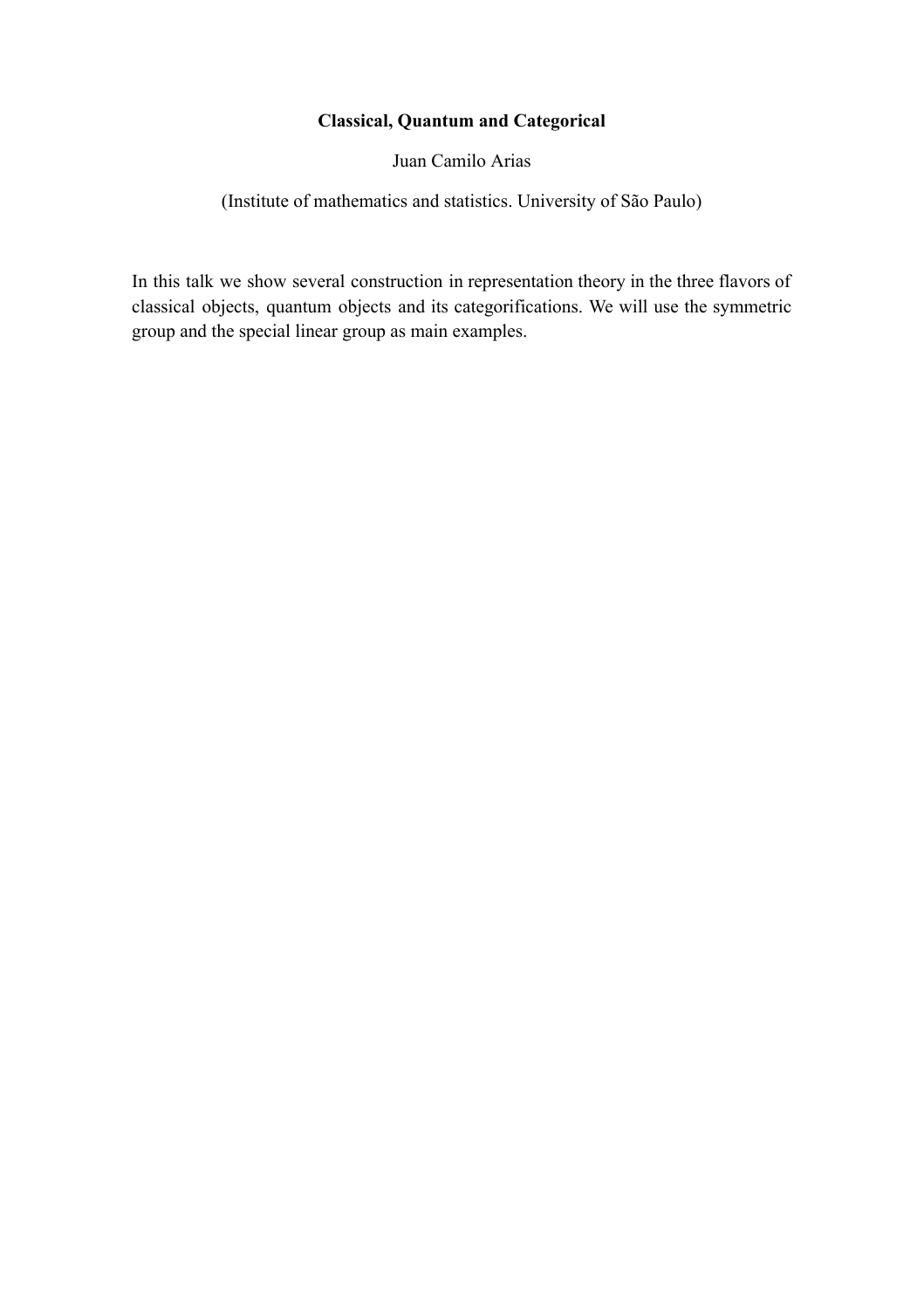# **Relation modules and its subquotients**

Luis Enrique

(Universidade Federal do ABC)

In this talk we recall the construction of relation Gelfand-Tsetlin modules and describe all its simple subquotients.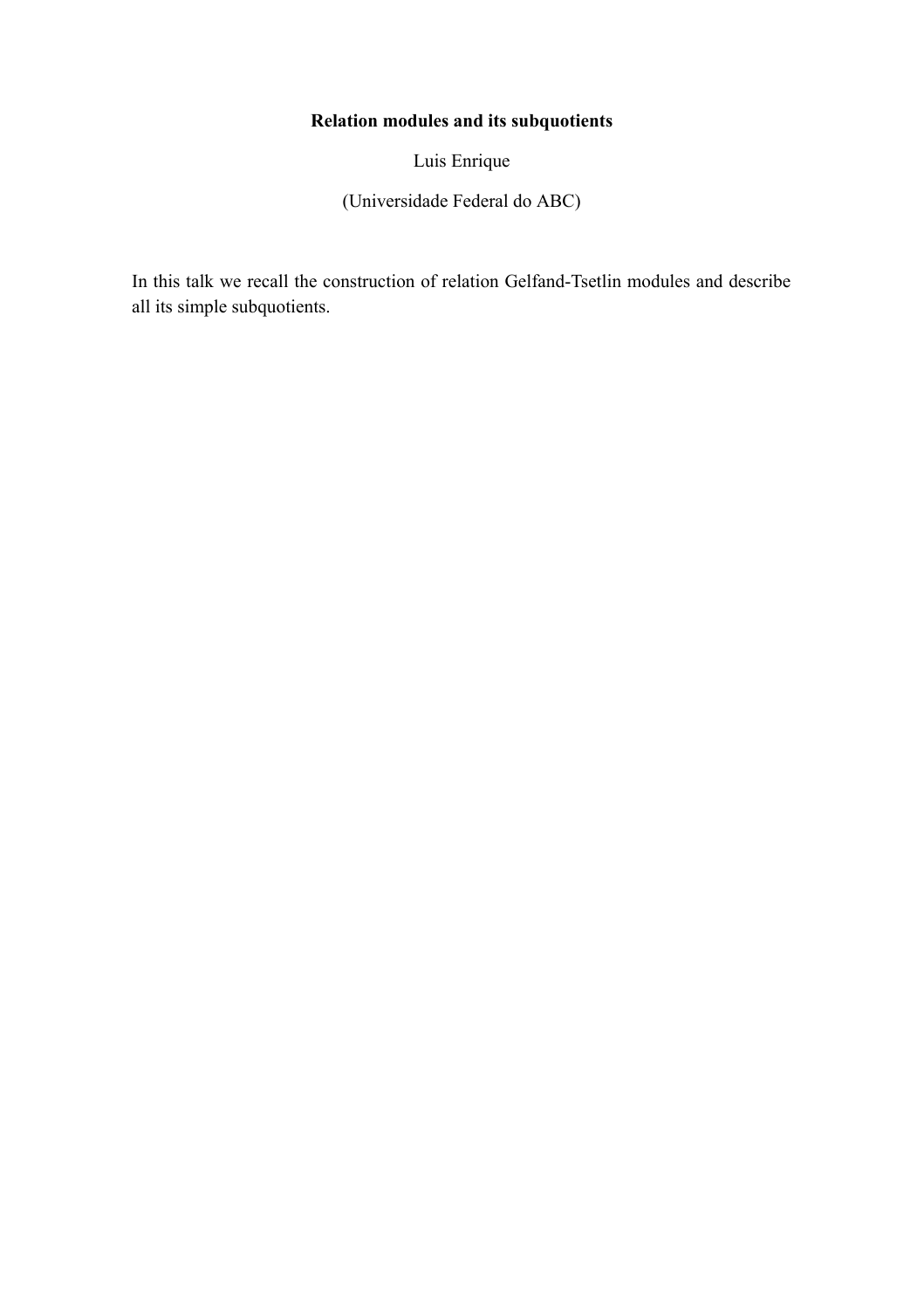#### **Superconformal Vertex Algebras from Killing Spinors**

#### Andoni A. de La Hera

## (ICMAT)

The aim of the talk is to present a new method to construct embeddings of the  $N=2$ superconformal vertex algebra, responsible for mirror symmetry, into the affinization of a quadratic Lie algebra. The new input for the construction is a solution of the "Killing spinor equations on the quadratic Lie algebra. These equations can be regarded as purely algebraic conditions on the quadratic Lie algebra but in fact come from geometry and physics specifically from the approach to special holonomy based on generalized geometry on Courant algebroids. This embedding will be illustrated with an example related to homogeneous Hopf surfaces. As an application I will construct (0 2) mirror pairs given by homogeneous Hopf surfaces endowed with a Bismut-flat pluriclosed metric. This talk is based on joint work with Luis Álvarez-Cónsul and Mario Garcia-Fernandez in arxiv:2012.01851."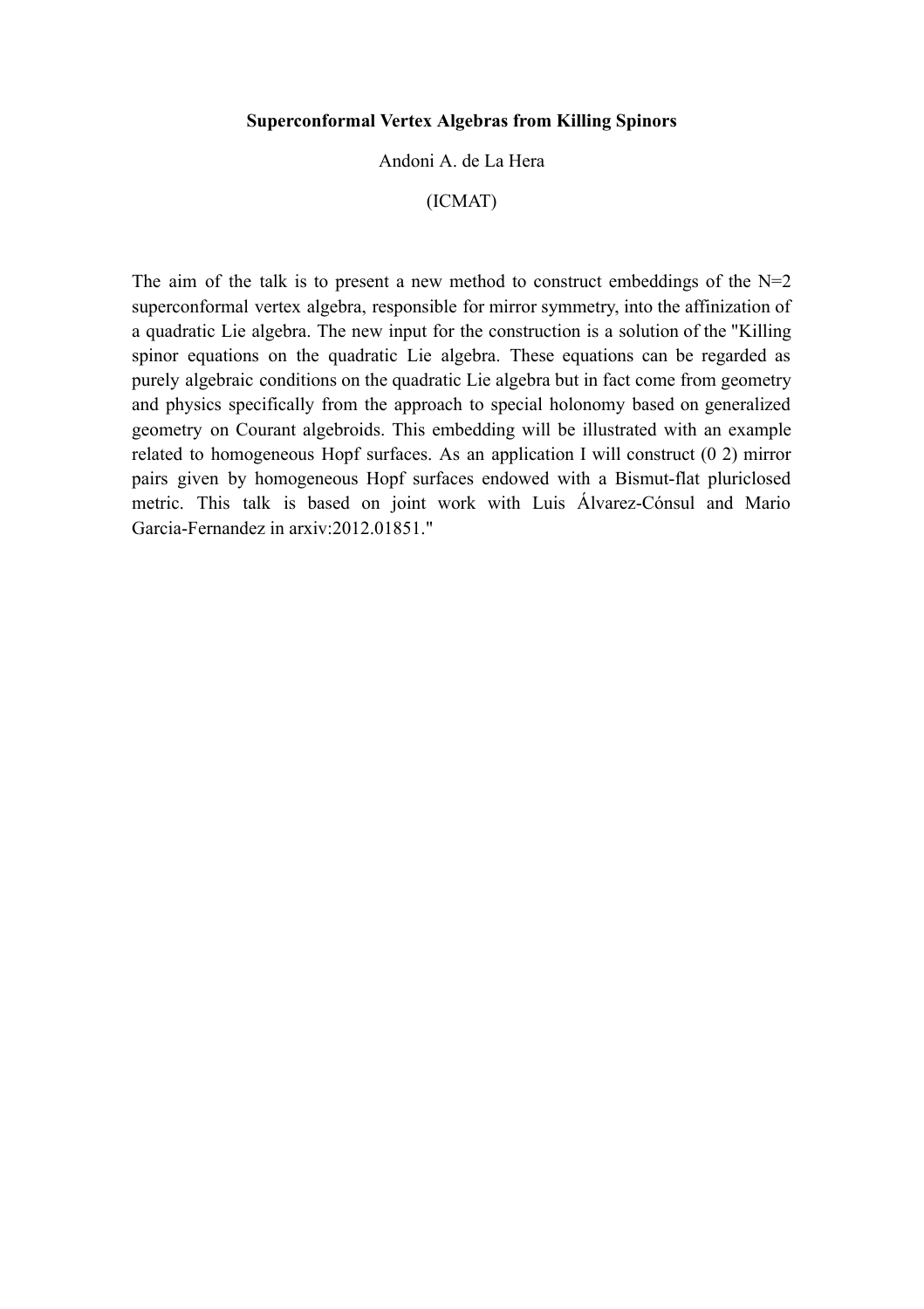## **Ergodicity of infinite particle systems and applications**

#### Misha Neklyudov

## (UFAM)

I am going to discuss algebraic structure which naturally appears in the study of ergodicity of certain degenerate infinite dimensional sub-elliptic generators. I will showdifferent applications of the structure (which is extension of Jordan-Schwinger map) toalgebra (i.e. construction of explicit representations of finite and infinite dimensional algebras) and analysis (i.e. construction of new quantisation) and present some open problems and open directions of research. (based on joint works with B. Zegarlinski, J. Inglis, W. Bock, V. Futorny).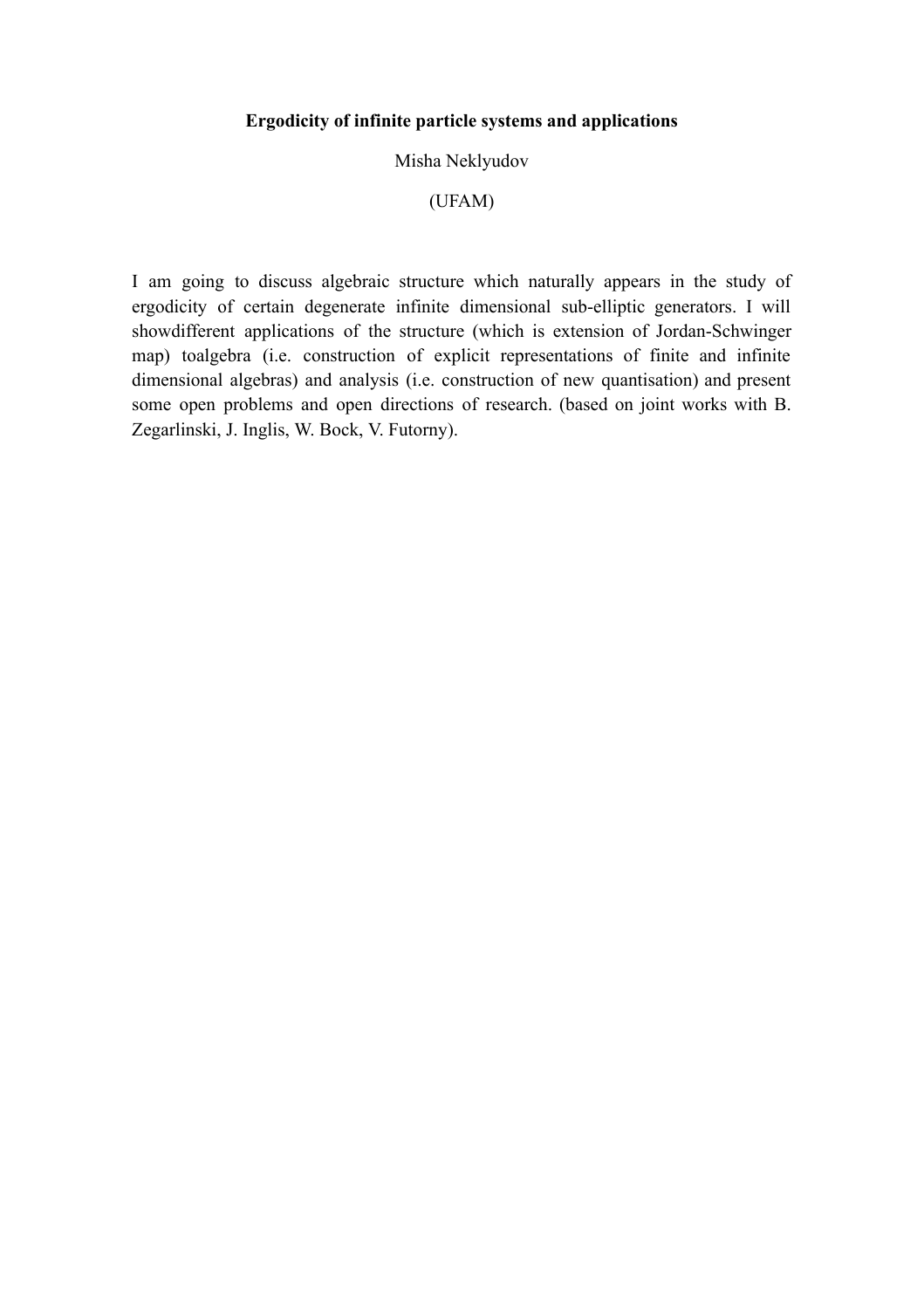## **On the representation theory of affine vertex algebras on conformal and collapsing levels**

Drazhen Adamovich

(U.Zagreb)

In this talk we discuss some applications of the theory of conformal embeddings and collapsing levels for affine vertex algebras developed in joint papers with Kac, Moseneder, Papi and Perse.

We present a proof of the semi-simplicity of the Kazhdan-Lusztig category KL of affine vertex superalgebras at collapsing and some other levels. The proof uses the representation theory of affine vertex algebras and concepts from the theory of conformal embeddings. In the Lie superalgebra case, we discuss some examples when KL\_k has indecomposable highest weight modules and explain what is a possible implication of this in the representation theory of vertex algebras. We will also discuss the category of relaxed and logarithmic modules at certain collapsing levels.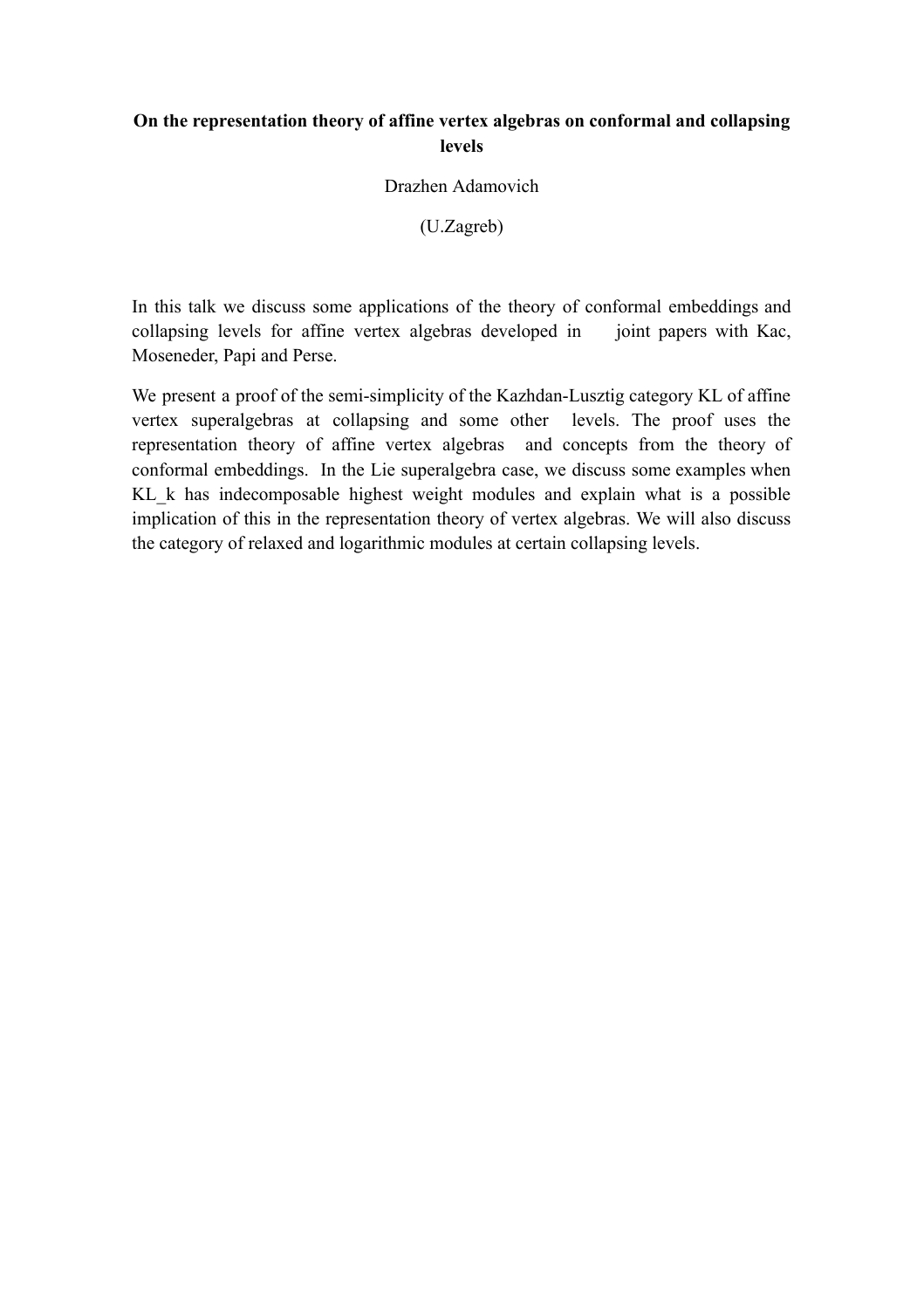## **Partitions with parity and representations of quantum toroidal superalgebras**

#### Luan Bezerra

## (IME-USP)

The representation theory of quantum toroidal (super)algebras is a very technical and difficult subject. On the other hand, a large class of modules where the central element C acts by 1 have an easy description through the combinatorial framework of partitions with parity. This combinatorics is not only interesting in its own right, but it is expected to be related to other concepts such as crystal bases, fixed points of the moduli spaces of BPS states, and equivariant K-theory of moduli spaces of maps.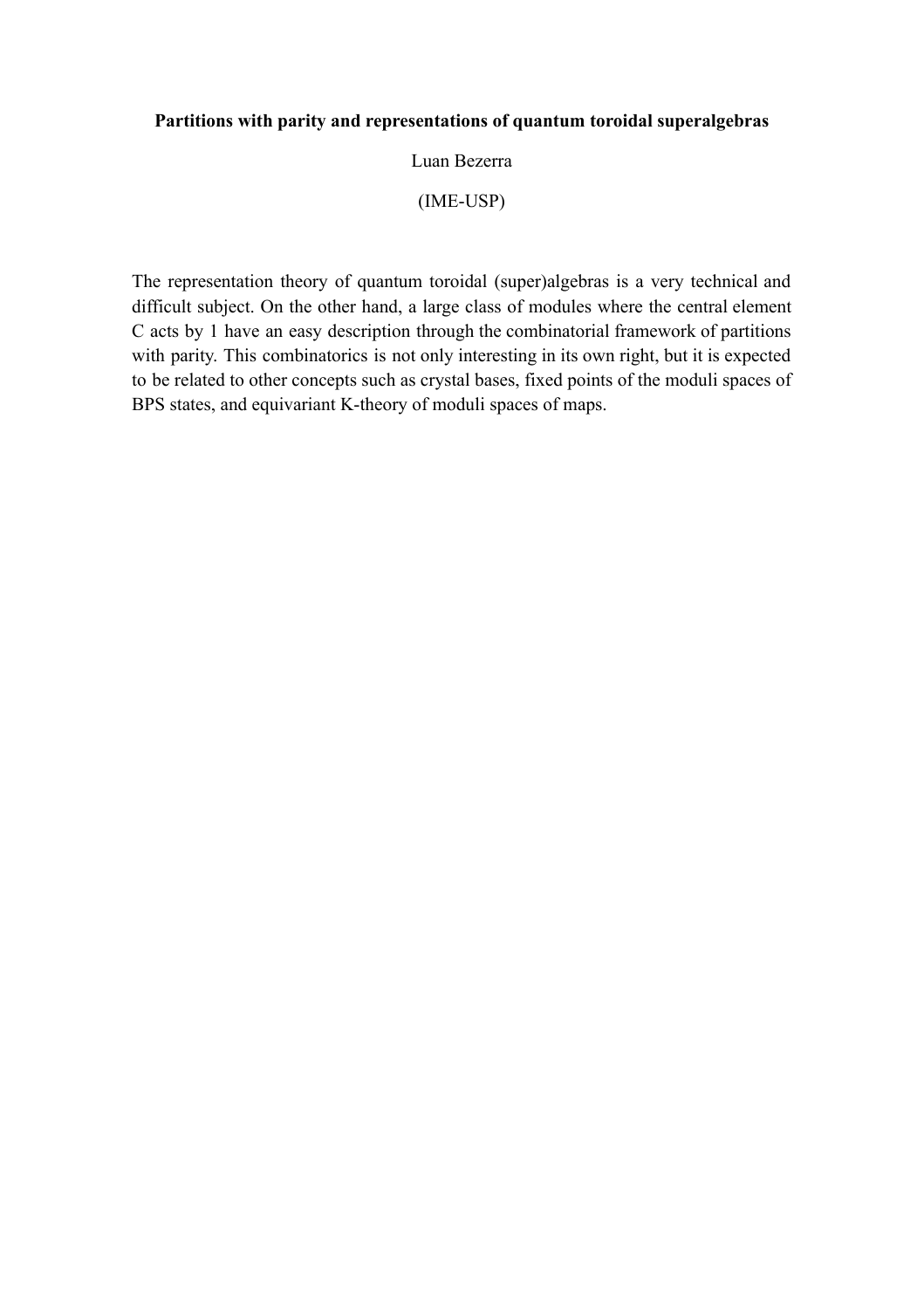# **Double Poisson Vertex Algebras - and Courant-Dorfman Algebras**

Reimundo Heluani

(IMPA)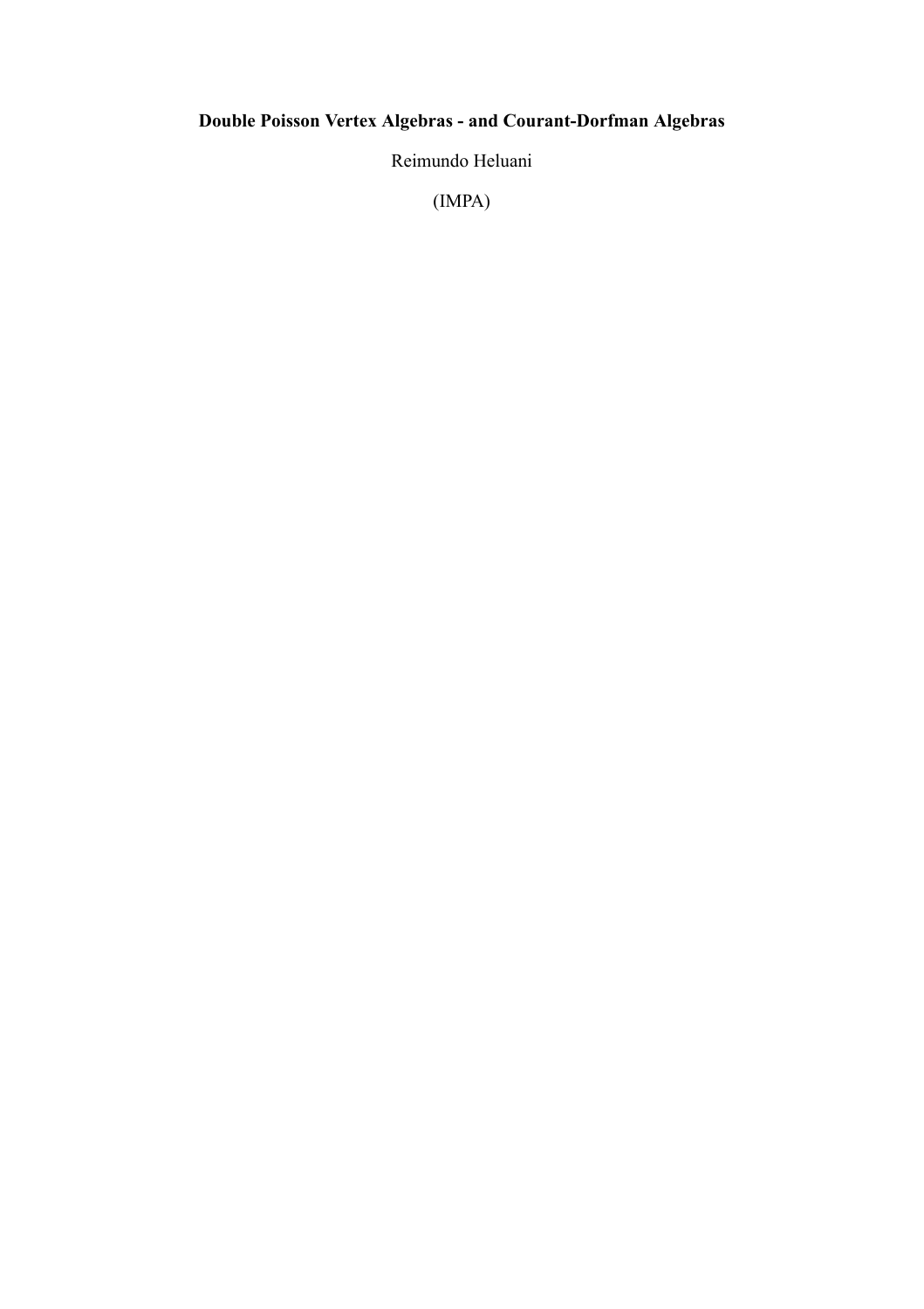# **Holomorphic integer graded vertex superalgebras**

Bely Rodriguez Morales

(Universidade de Sao Paulo)

We study holomorphic Z-graded vertex superalgebras. We prove that all such vertex superalgebras of central charge 8 and 16 are purely even. For the case of central charge 24 we prove that the weight-one Lie superalgebra is either zero, of superdimension 24, or else is one of an explicit list of 1332 semisimple Lie superalgebras.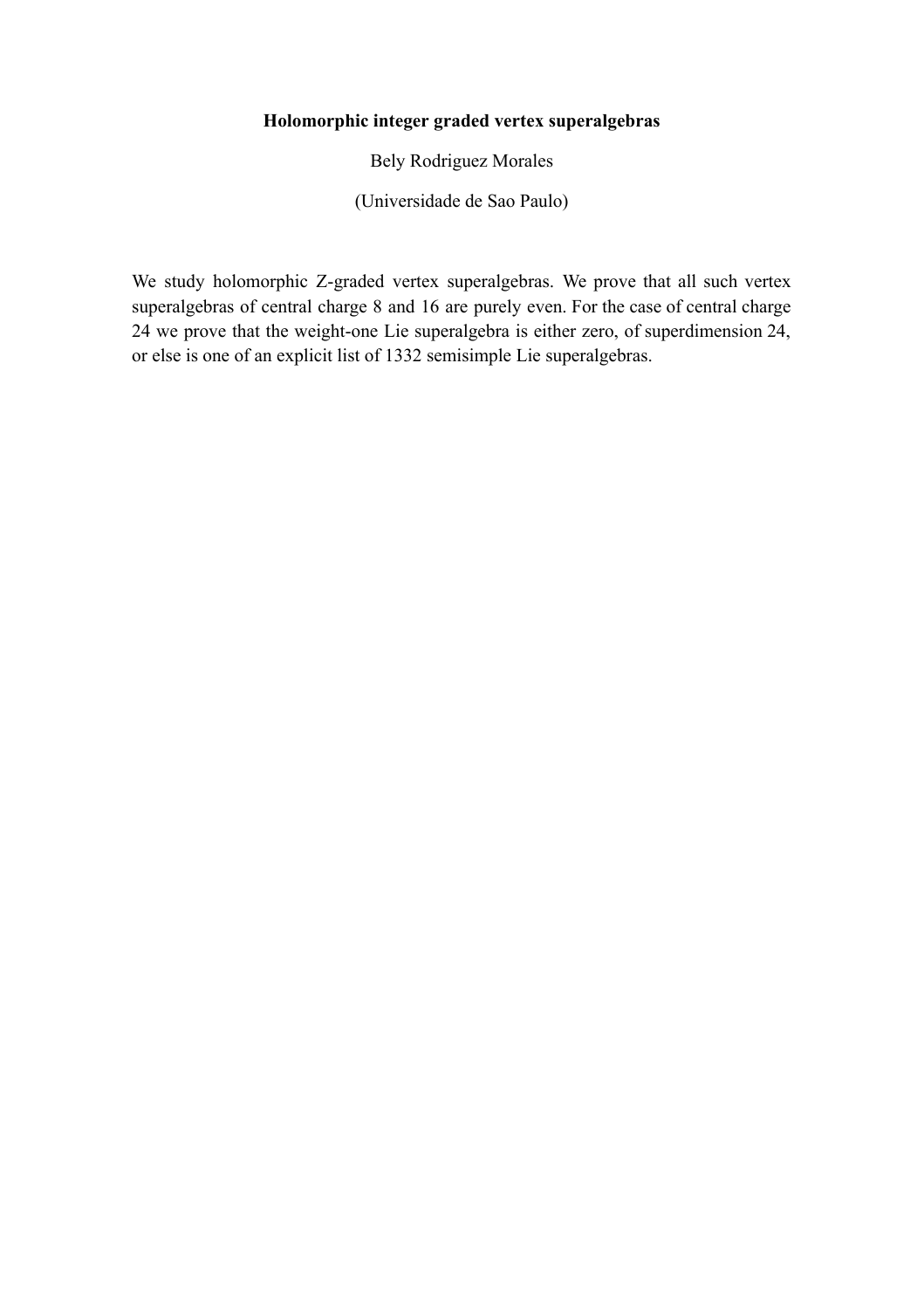#### **Beyond the 10-fold way: 13 associative Z2xZ2-graded superdivision algebras**

#### Zhanna Kuneztsova

#### (Federal University of ABC (UFABC))

The "10-fold way" refers to the combined classification of the 3 associative division algebras (of real, complex and quaternionic numbers) and of the 7, Z2-graded, superdivision algebras. The connection of the 10-fold way with the periodic table of topological insulators and superconductors is well known. Motivated by the recent interest in Z2×Z2-graded physics (classical and quantum invariant models, parastatistics) we classify the associative  $Z2 \times Z2$ -graded superdivision algebras and show that 13 inequivalent cases have to be added to the 10-fold way. Our scheme is based on the "alphabetic presentation of Clifford algebras", here extended to graded superdivision algebras. The generators are expressed as equal-length words in a 4-letter alphabet (the letters encode a basis of invertible 2×2 real matrices and in each word the symbol of tensor product is skipped). The connection of the classification with the Periodic Table of condensed matter will be also addressed in the talk.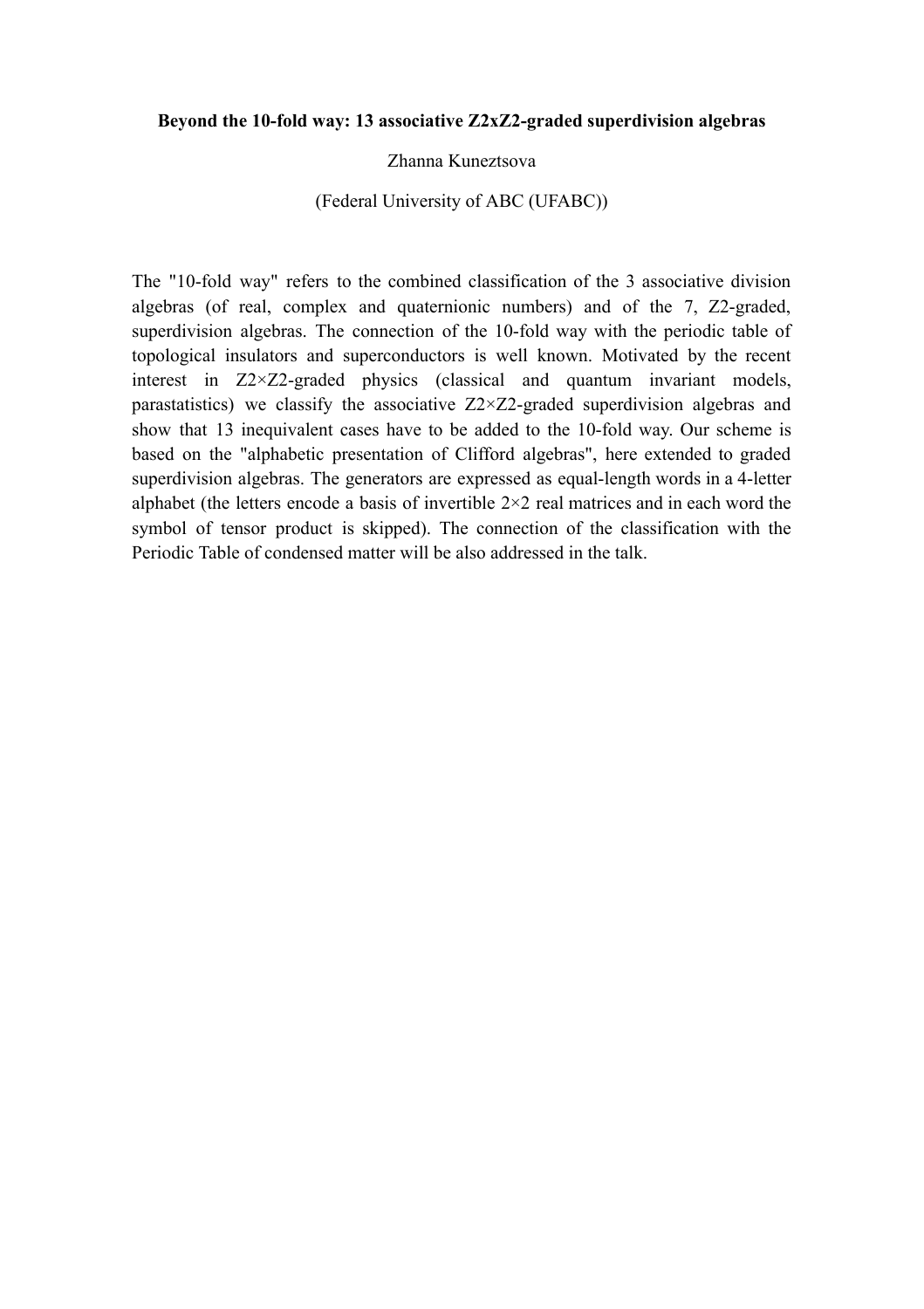#### **Z2xZ2-graded Lie (super)algebras and detectable parastatistics**

#### Francesco Toppan

## (CBPF)

In 1978 Rittenberg-Wyler (see also Scheunert 1979) introduced the Z\_2^n-graded "color" Lie (super)algebras as generalizations of the ordinary Z\_2-graded Lie superalgebras. It was recently shown that color Lie superalgebras appear as dynamical symmetries of Partial Differential Equations and as symmetries of both classical sigma-models and quantum Hamiltonians. In this talk I discuss the results of two 2021 papers in J. Phys. A. It is there proved that color Lie algebras and superalgebras imply parastatistics with observable physical consequences. In a multiparticle quantum mechanics, observables can detect whether a composite system is made by Z 2^2-graded paraparticles or by ordinary particles.

The proof uses the 1995 Majid's graded-Hopf algebra framework endowed with a braided tensor product.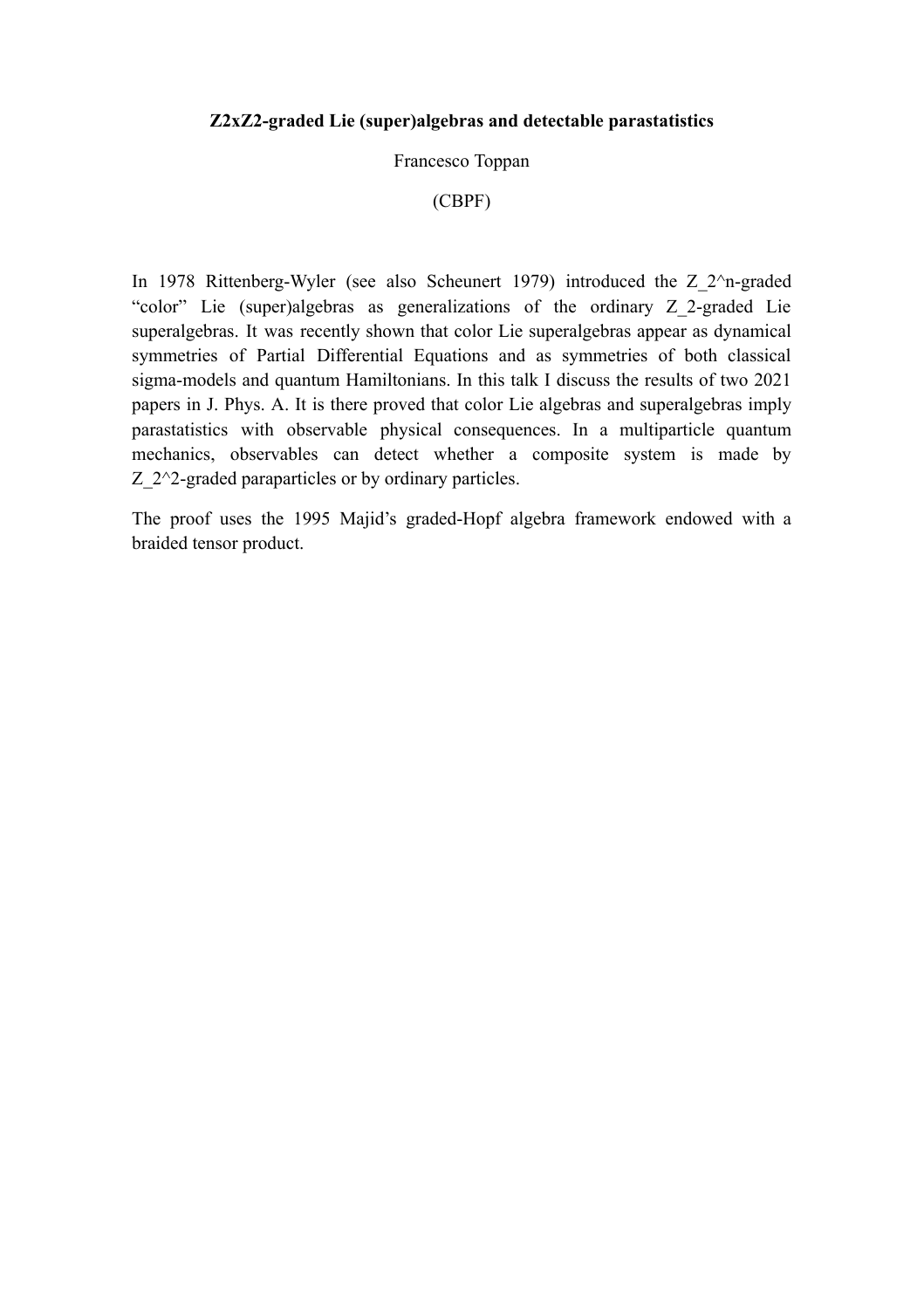# **Weight representations of affine Kac-Moody algebras and small quantum groups**

#### Tomoyuki Arakawa

(RIMS)

I will talk about a rather surprising connection between category of weight representations of affine Kac-Moody algebras (that does not necessarily belong to the category O) and that of the representations of the small quantum groups.

This is a joint work with Kazuya Kawasetsu and Thomas Creutzig.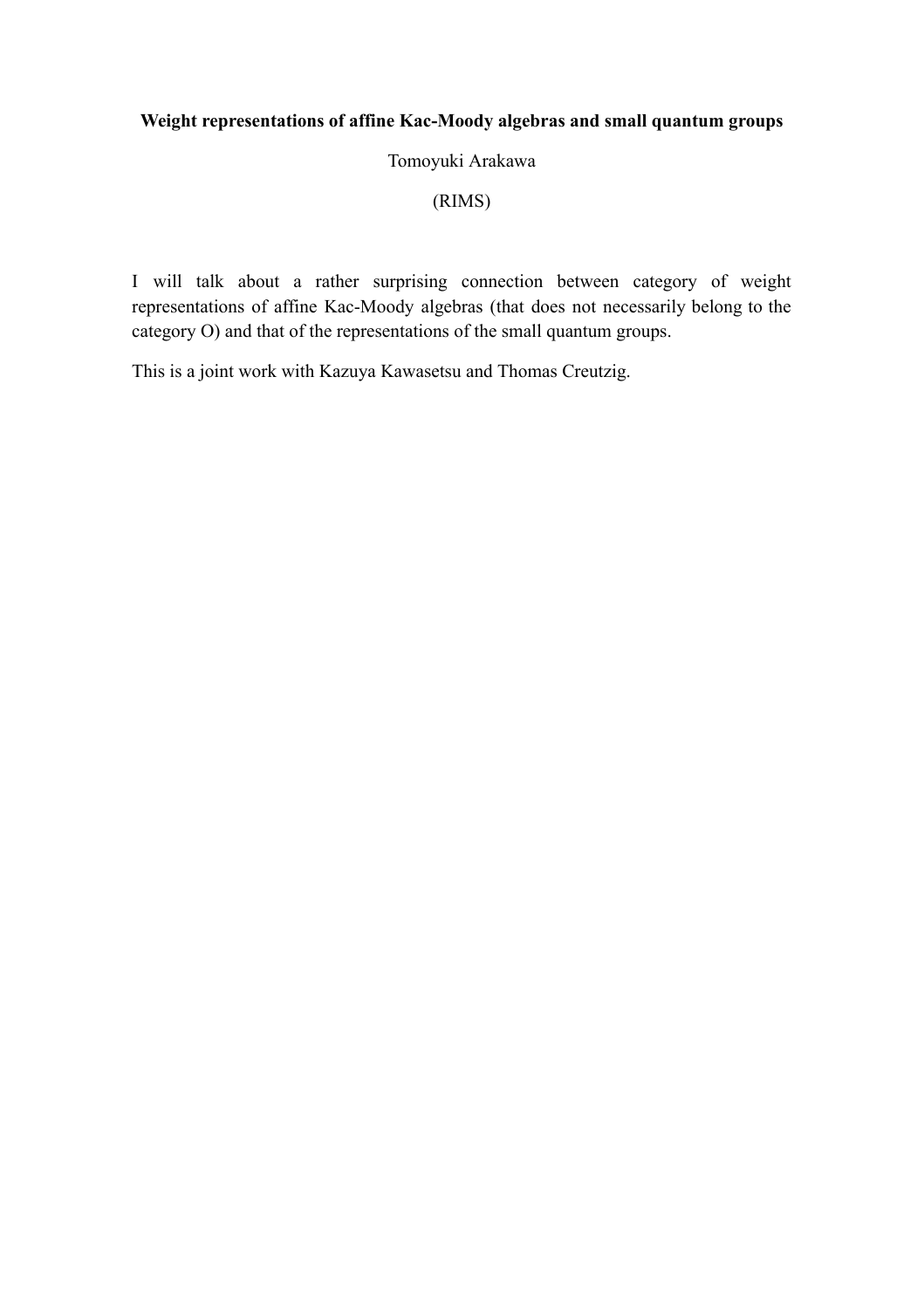#### **Admissible tame representations of vertex algebras**

Oscar Armando Hernandez Morales

(USP)

Relaxed highest weight modules over affine vertex algebras associated to higher rank Lie algebras and arbitrary non-critical levels, with finite-dimensional weight spaces, are classified in [KR19]. However, explicit construction of these representations beyond their classification is rather difficult. In this presentation, we will discuss combinatorial methods which allow constructing enumerable bases for modules of type A called strongly tame Gelfand–Tsetlin modules.